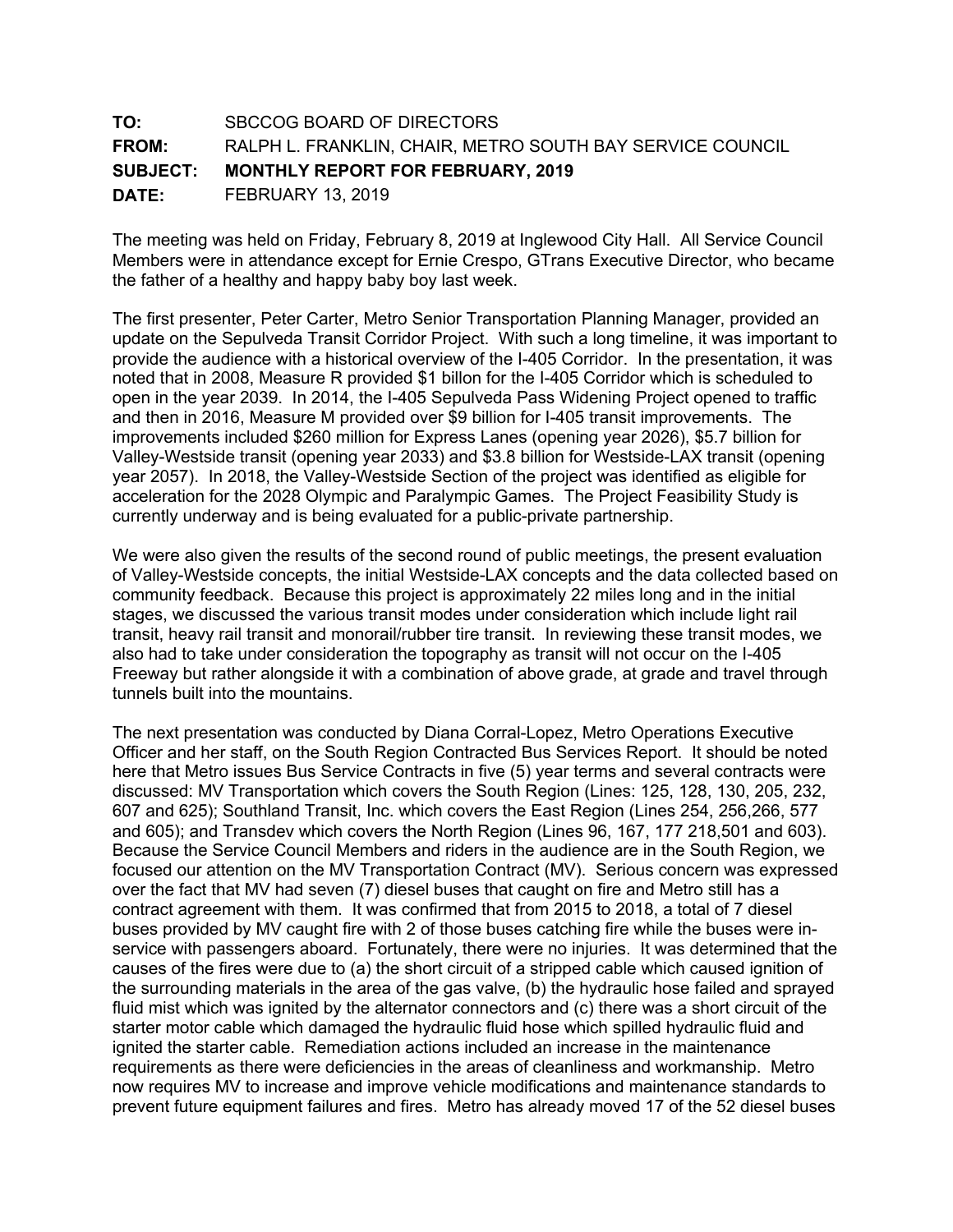offline with 35 still remaining in the fleet. All diesel buses will be removed as Metro begins to replace all 52 diesel buses as well as 14 other buses, for a total of 66 buses, with new El Dorado CNG buses by the Spring 2019. It was also interesting to hear both the Service Council Members and the riders vented their complaints concerning the lack of courtesy by the bus operators, the frequent pass-ups and the bus breakdowns so that you could not rely on them to be on-time. Metro has now implemented a policy where more supervisors and managers will ride the buses on the lines of concern as well as review the video observations for training and the resolution of rider complaints.

We had a brief discussion on the NextGen Workshops. Those Service Council Members that attended the most recent workshops gave their input. No riders in the audience wished to share their comments as those who attended simply stated that they provide their comments at the workshops.

The next presenter was Carlos Rico, Metro Transportation Associate, who presented the FY19 Q1 (July-Sept. 2018) & Q2 (Oct.–Dec. 2018) Station Evaluation Report. There were 36 stations evaluated using 32 measures of performance. The inspections are made by Metro staff along with some Service Council Members. Overall, 34 of the 36 stations were rated "Good to Very Good" while the others required more attention.

Finally, Gary Spivack, Metro Deputy Executive Officer, gave a brief overview of the Regional Service Performance Report. Overall, the buses have improved in the areas of cleanliness, ontime performance with a reduction in rider complaints. The short fare/no fare has come down which has improved the financial stability of the system however the ridership for the South Bay has declined. The average daily Metro Bus Ridership from December 2017 to December 2018 went from 847,697 to 790,968, a decline of 6.69%.

Due to time constraints, the Service Council Members were requested to submit their line rides to Metro and that they would be allowed to present them at our next monthly meeting.

This concludes my report.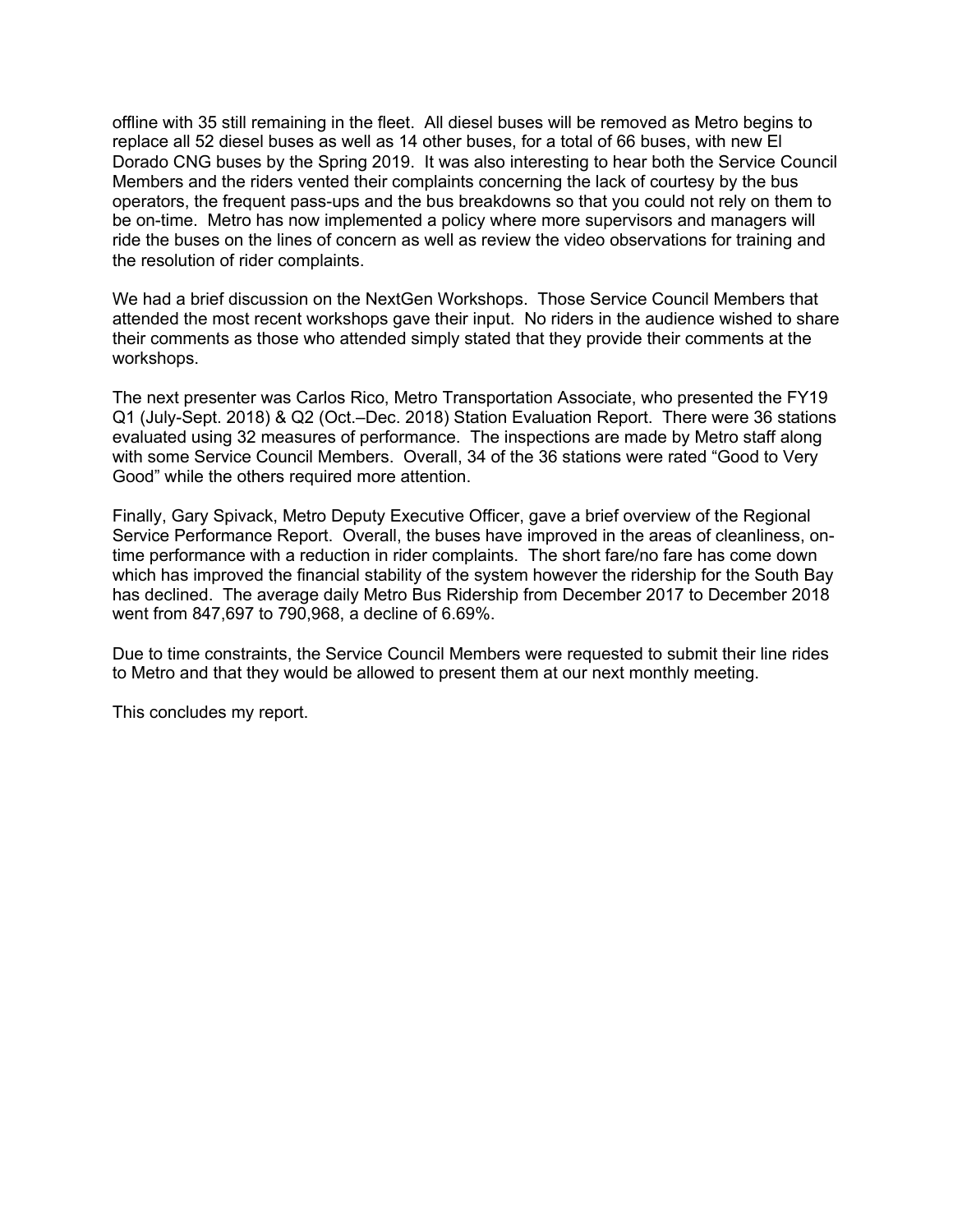## **TO:** SBCCOG BOARD OF DIRECTORS **FROM:** RALPH L. FRANKLIN, CHAIR, METRO SOUTH BAY SERVICE COUNCIL **SUBJECT: MONTHLY REPORT FOR MARCH, 2019 DATE:** MARCH 12, 2019

The meeting was held on Friday, March 8 2019 at Inglewood City Hall. All Service Council Members were in attendance except for Ernie Crespo, GTrans Executive Director, who became the father of a healthy and happy baby boy last month.

Our safety tip for the day was: "I Can, You Can, We Can, Be SAFE!"

The first presenter, Mark Dierking, Metro's Community Relations Manager, spoke about the Public Participation Plan and the Title VI Update. Every three years, the Federal Transit Administration (FTA) requires Metro to issue a Public Participation Plan and this plan is responsive to FTA direction to incorporate environmental justice principles into the plans, projects and activities that receive funding from FTA. The plan must be consistent with Title VI (non-discrimination regulations) of the Civil Rights Act of 1964 and Mr. Dierking stated that Metro's plan meets and exceeds these requirements.

Metro's Community Relations Department consists of four separate components: Local Government & External Affairs, Community Relations Program Management, Community Education and Special Projects. Public review and comment period for Title VI began on Wednesday, March 6, 2019 and will continue through Friday, April 12, 2019. Anyone can access the draft plan by going on-line to www.metro.net/communityrelations and it is available in English, Spanish, and other languages upon request. Metro Community Outreach in the Los Angeles County Service Area covers 1,433 square miles, nearly 10 million residents and utilizes 32 dominate languages for public participation.

Following the above presentation, an additional Metro Title VI Program Civil Rights Update was presented by Dan Mason, Metro Civil Rights Program Manager. Metro's Title VI Program addresses three categories of discrimination: race, color and national origin. The statutory requirements declare that recipients of Federal funding shall not exclude, deny benefits or discriminate against individuals and they also must not create disparate impact as a result of service or fare changes based on race, national origin or color. Furthermore, an Executive Order was established to provide Federal Policy Guidelines based on income. It is critical that Metro ensures that stakeholders, regardless of race, color, national origin and income, are treated fairly and provided with the opportunity for meaningful involvement. Metro is to also ensure that their service and fare changes do not have a disproportionate burden on lowincome stakeholders. In conclusion, it should be noted that when Metro has a Title VI violation, the person(s) or entity can file charges against them in court as a lawsuit. On the other hand, if the matter in question is an Executive Order Guideline dispute, the person(s) or entity can only file a complaint which gets investigated and does not necessarily require a cure and correction. The Federal Government may frown on the deviation from their guideline but the matter cannot be resolved with a lawsuit in court. Metro did say, however, it could jeopardize future funding if they fail to make an adjustment.